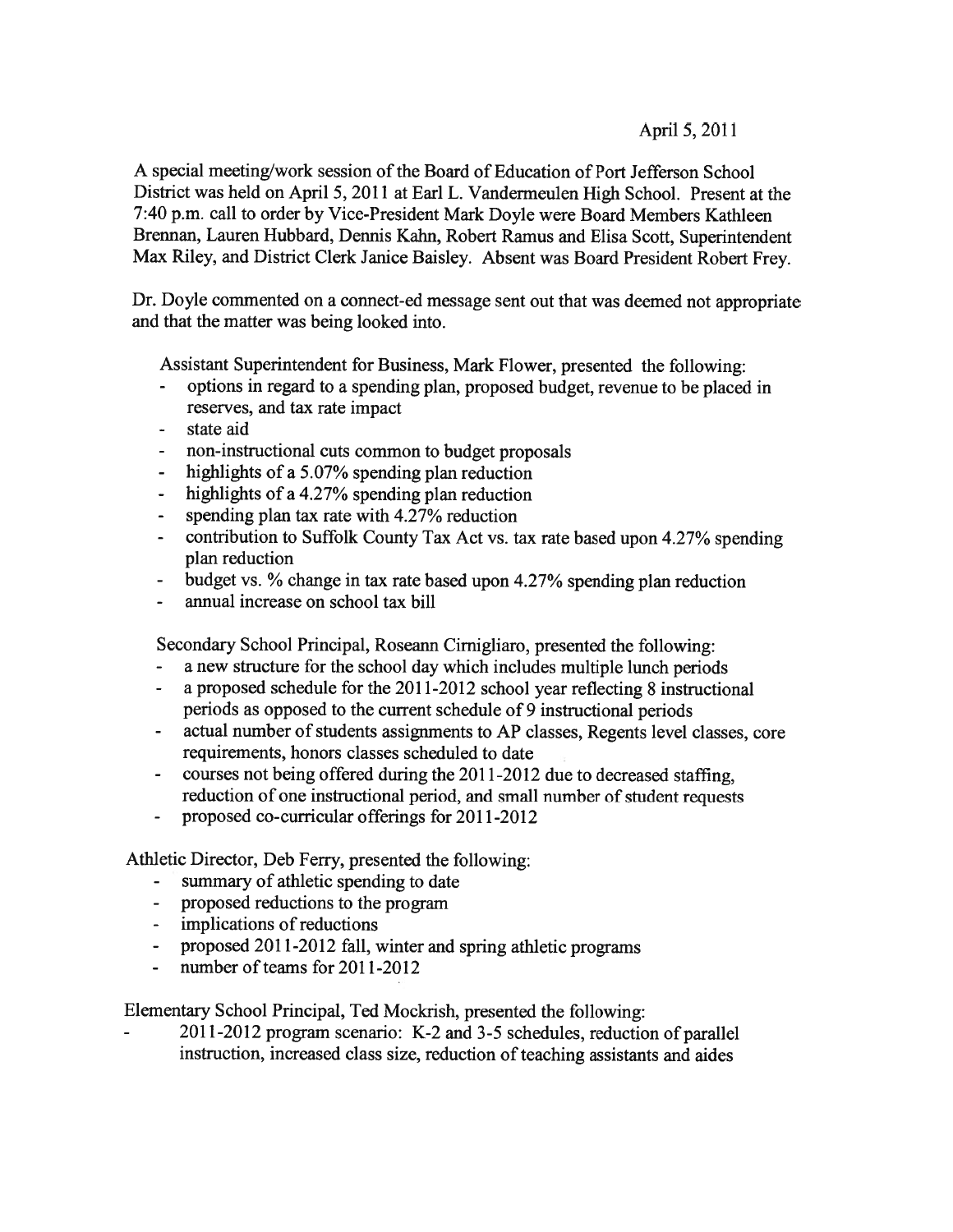Questions were pose<sup>d</sup> by Board members and discussion ensued following each presentation.

Mr. Flower indicated his need for direction from the Board regarding the different options and desired percentage range to the budget. Discussion ensued.

Mr. Flower recapped his understanding of Board direction as follows:

- to develop a spending plan of between 4.2 and 5%
- show impact of decreasing class size in grades Kindergarten, <sup>1</sup> and <sup>2</sup>
- produce scenarios in terms of how to use BOCES revenue, that include continuing the interfund transfer to reserves, or use of money as additional revenue to offset the tax rate.

The Board concurred.

At 11:25 p.m., motion was made by Dr. Kahn, seconded by Mr. Ramus and carried 6-0 that the Board enter executive session to discuss potential litigation and personne<sup>l</sup> issues.

The district clerk left the meeting and Dr. Doyle acted as clerk pro tem

At 1:14 a.m., April 6, 2011, the Board reentered general session.

Motion was made by Mr. Ramus, seconded by Mrs. Brennan and carried 6-0 to adjourn.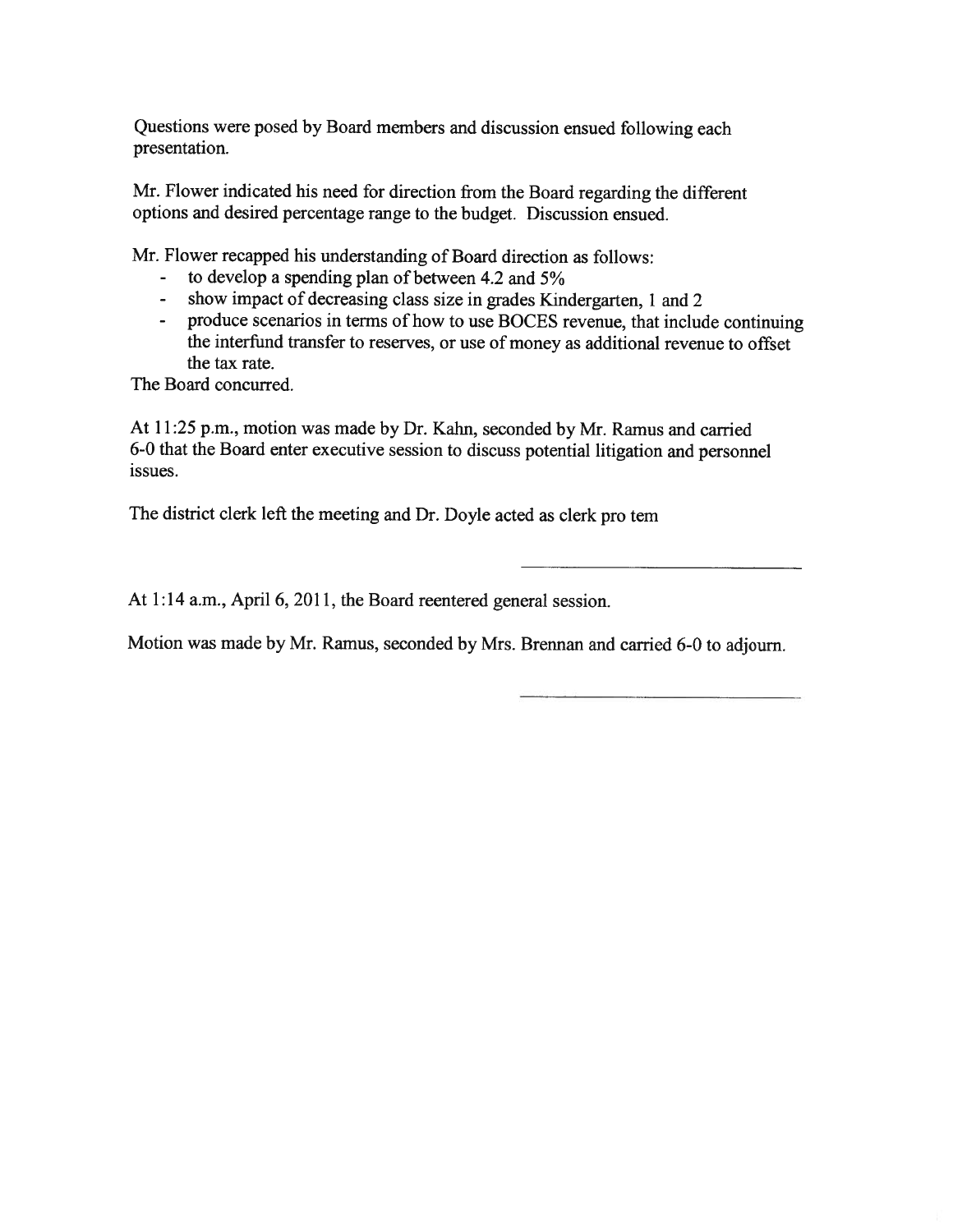April 12, 2011

The regular monthly business meeting of the Board of Education of Port Jefferson Union Free School District was held on April 12, <sup>2011</sup> at Earl L. Vandermeulen High School. Present at the 7:40 p.m. call to order by Vice-President Mark Doyle were Board Members Kathleen Brennan, Dennis Kahn, Lauren Hubbard, Robert Ramus and Elisa Scott, Superintendent of Schools, Max Riley, and District Clerk, Janice Baisley. Board President Robert Frey was absent.

Motion was by Mrs. Brennan, seconded by Dr. Kahn, and carried 6-0 that the Board approve the minutes of the following meetings:

> Regular Meeting held March 8, 2011 Special Meeting held March 15, 2011 Special Meeting held March 22, 2011 Special Meeting held March 24, 2011 Special Meeting held March 26, 2011 Special Meeting held March 28, 2011 Special Meeting held April 4, 2011

Dr. Doyle announced the open forum.

S. Carlucci

-proposed cuts / maintaining quality programs

F. Feinstein — high school schedule

W. Kilgore

-maintain programs

# B. Miller

- 9 period high school schedule
- -LIPA tax certiorari / property values
- -Deputy Superintendent position

# REPORTS

The student representative, Matthew Strauss, reported on high school activities and presented <sup>a</sup> power point on the Kenya library project.

Committee Reports were presented as follows: Dr. Kahn - LIPA Mrs. Brennan — Superintendent Search Mr. Ramus — Budget Advisory Dr. Doyle — Curriculum Dr. Doyle — Audit

The Superintendent's repor<sup>t</sup> included:

- legislative resolution commending the basketball team
- RtI presentation proposal accepted by NYSSBA
- Energy Education Update was given by Peter Esposito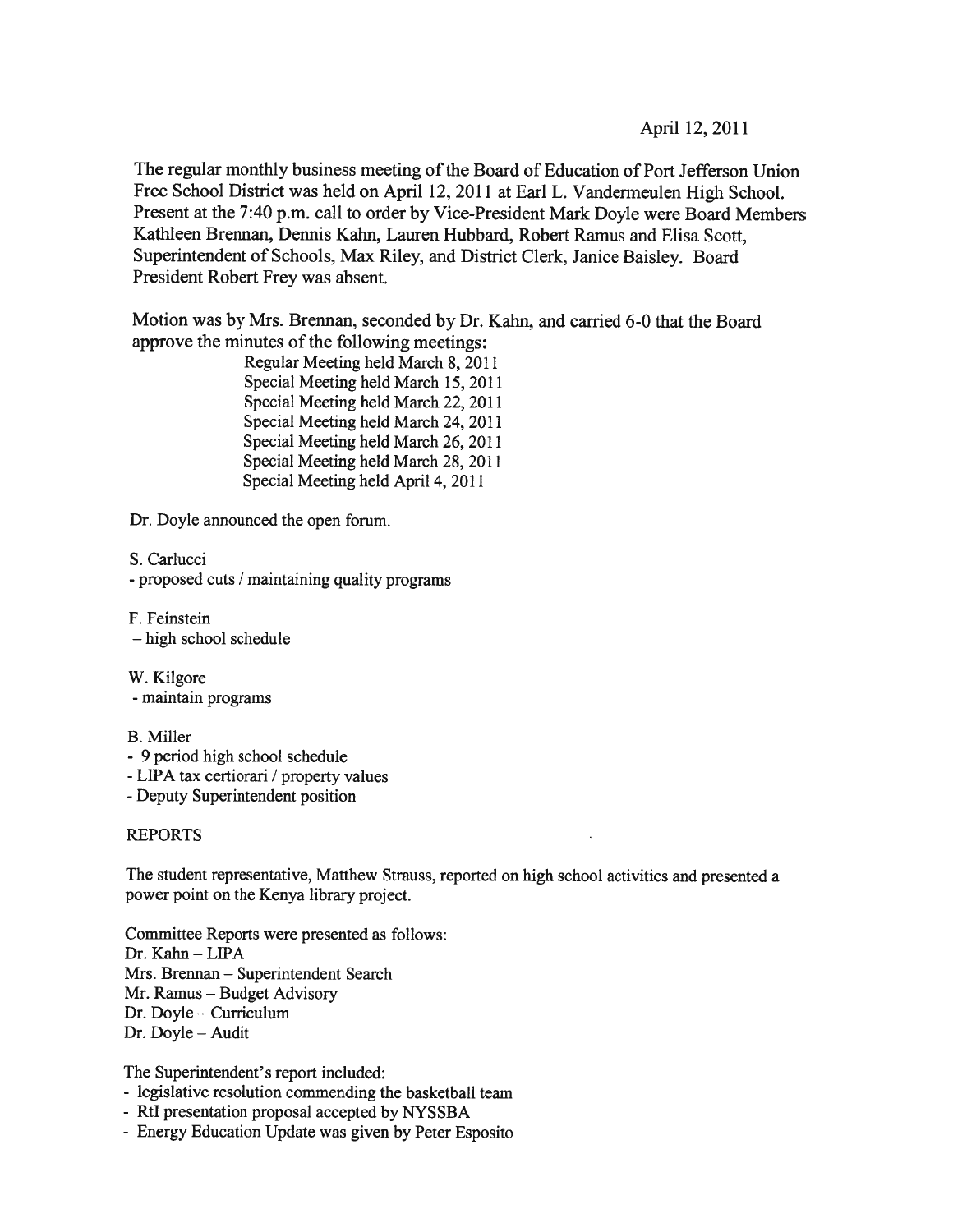- Presentation of 2011-2012 proposed budget by Mark Flower with two budget options; one in the amount of \$36,788,511 and the other in the amount of \$38,071,728.

#### CONSENT AGENDA

Motion was made by Dr. Hubbard, seconded by Dr. Kahn and carried 6-0 that as recommended by the Superintendent of Schools, the Board approve Personnel resolutions numbered 1-8 appearing on the April 12, 2011 consent agenda.

Motion was made by Mr. Ramus, seconded by Dr. Hubbard and carried 6-0 that as recommended by the Superintendent of Schools, the Board approve Finance resolutions numbered 1-7 appearing on the April 12, 2011 consent agenda.

Motion was made by Mr. Ramus, seconded by Dr. Kahn and carried 6-0 that as recommended by the Superintendent of Schools, the Board approve Education resolutions numbered 1-2 appearing on the April 12, 2011 consent agenda.

#### NEW BUSINESS

Motion was made by Dr. Hubbard, seconded by Mrs. Brennan and carried 6-0 that the Board designate April 27, <sup>2011</sup> as <sup>a</sup> special meeting for the purpose of voting on the Eastern Suffolk BOCES 2011-2012 budget and election of members to the BOCES Board.

Motion was made by Mr. Ramus, seconded by Mrs. Brennan and carried 6-0 to discuss the following resolution in regard to adoption of 201 1-2012 Budget:

> The Board approves the proposed budget for the 2011-2012 school year in the amount of \$ Education approves the attached Property Tax Report Card to be published in the local newspaper, appended to the proposed budget, and submitted to the State Education Department.

Motion was made by Mr. Ramus, seconded by Mrs. Brennan to open the microphone and allow time for the public to discuss the budget. Motion carried 6-0. The following community members remarked on the presented budget scenarios:

- I. Prohovnik
- J. Egan
- A. Wittrock
- B. Miller
- A.Lustig
- S. Rescia
- F. Feinstein
- P. Koehnlein
- P. Rescia

Mr. Flower explained the difference between the proposed budget and <sup>a</sup> contingent budget. Board discussion ensued regarding the two budget options presented and respective impact. Discussion continued regarding the same budget amount for next year as this year; \$37,354,521.

Motion was made by Mr. Ramus, seconded by Mrs. Scott and carried 4-2 (Mrs. Brennan and Dr. Kahn opposed) that the Board approve the proposed budget for the 2011-2012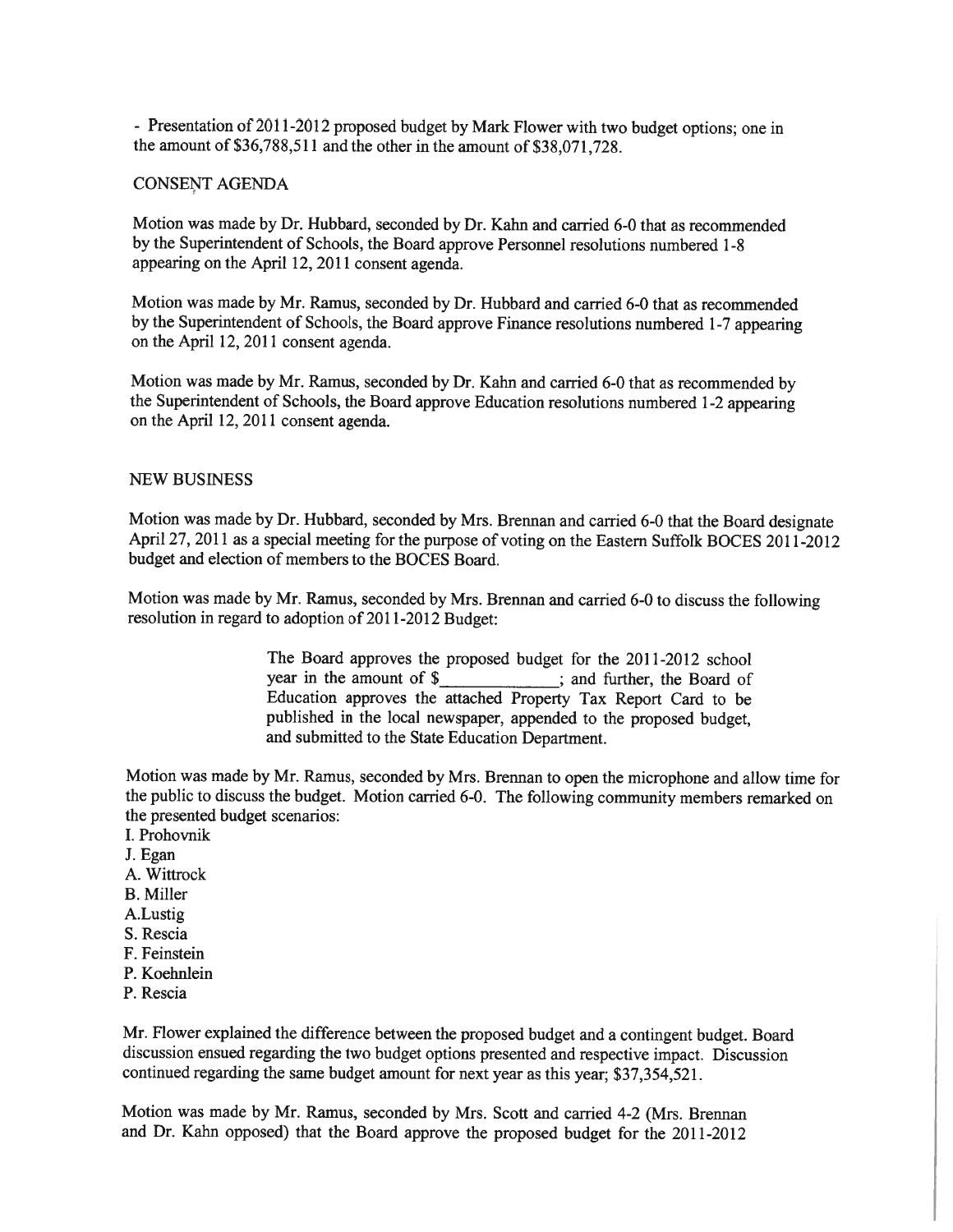school year in the amount of \$37,354,521; and further, that the Board of Education approve the attached Property Tax Report Card to be published in the local newspaper, appended to the propose<sup>d</sup> budget, and submitted to the State Education Department.

Dr. Hubbard indicated that she would like to make <sup>a</sup> motion to pu<sup>t</sup> <sup>a</sup> busing referendum on the ballot. Mrs. Scott suggested tabling it at this time. The Board concurred.

Dr. Doyle announced the second open forum.

B. Miller - pursue PILOTS

P. Koehnlein

- Superintendent search candidate

(Dr. Kahn left the room)

S. Rescia - district merge

At 11:00 p.m., motion was made by Mrs. Brennan, seconded by Mr. Ramus and earned 5-0 that the Board enter executive session to discuss potential litigation and personne<sup>l</sup> issues. (Dr. Kahn returned)

The district clerk left the meeting and Dr. Doyle acted as Clerk pro tern.

At 1:23 a.m., April 13, 2011, the Board reentered genera<sup>l</sup> session. Motion was made by Mr. Ramus, seconded by Dr. Hubbard and carried 6-0 to adjourn.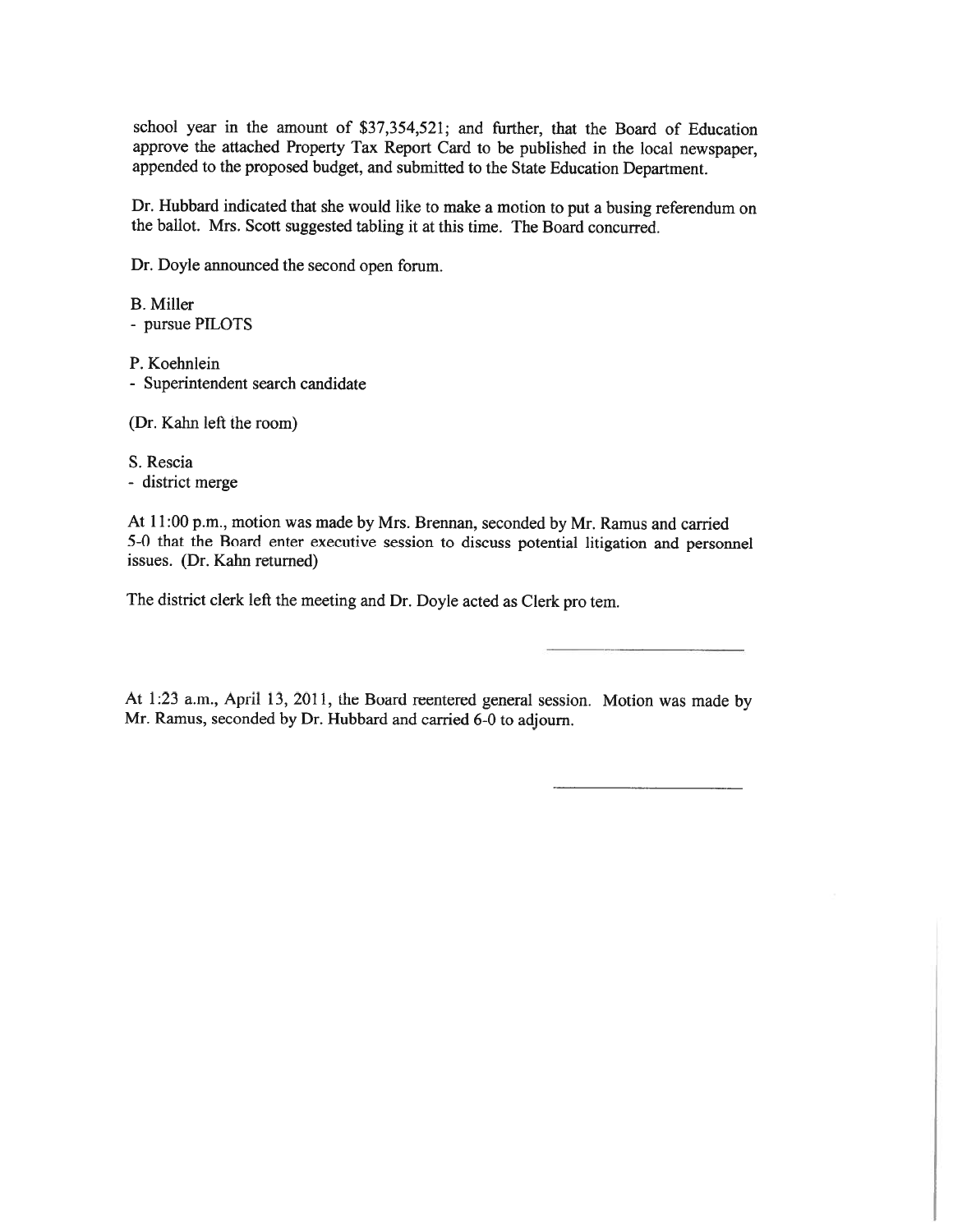#### CONSENT AGENDA '4/12/11

#### A. Personnel

1. Appointment - Substitutes

| The Board approves the following substitute appointment for the 2010-2011 school year: |                                                     |
|----------------------------------------------------------------------------------------|-----------------------------------------------------|
| Kerry Desmond-Totillo                                                                  | Teaching Assistant (not more than 40 days)          |
| <b>Christine Makarius</b>                                                              | Teacher, Teaching Assistant (not more than 40 days) |
| Carla Sutherland                                                                       | Teaching Assistant, Teacher Aide                    |
| Kimberly Scott                                                                         | Teacher Aide                                        |

2. Retirement — Teaching Assistant

The Board accepts the letter of intent to retire from Frank Sirabella, Teaching Assistant, effective April 6, 2011.

3. Retirement — Teacher

The Board accepts the letter of intent to retire from Nancy Matura, teacher of Health, effective June 30, 2011.

4. Retirement — Teacher

The Board accepts the letter of intent to retire from Maria Liorens, teacher of Foreign Language, effective June 30, 2011.

5. Appointment — Paraprofessional

The Board approves the appointment of Andrea Erland as <sup>a</sup> teaching assistant effective April 13, <sup>2011</sup> through June 24, 2011, as recommended by the Committee on Special Education, in accordance with the negotiated agreemen<sup>t</sup> with the United Paraprofessionals' Association of Port Jefferson.

6. Appointment — Fitness Center Instructor

The Board approves the following athletic appointment for the 2010-2011 school year: John Serignese Fitness Center Instructor

7. Appointment — Lifeguards

The Board approves the following lifeguard appointments for the after-school swim program for the 2010-2011 school year: Maura Boehm Amanda Skelly

8. Appointment- Co-Curricular

The Board approves the following co-curricular appointments for the 2010-2011 school year, in accordance with the negotiated agreemen<sup>t</sup> with the Port Jefferson Teachers' Association: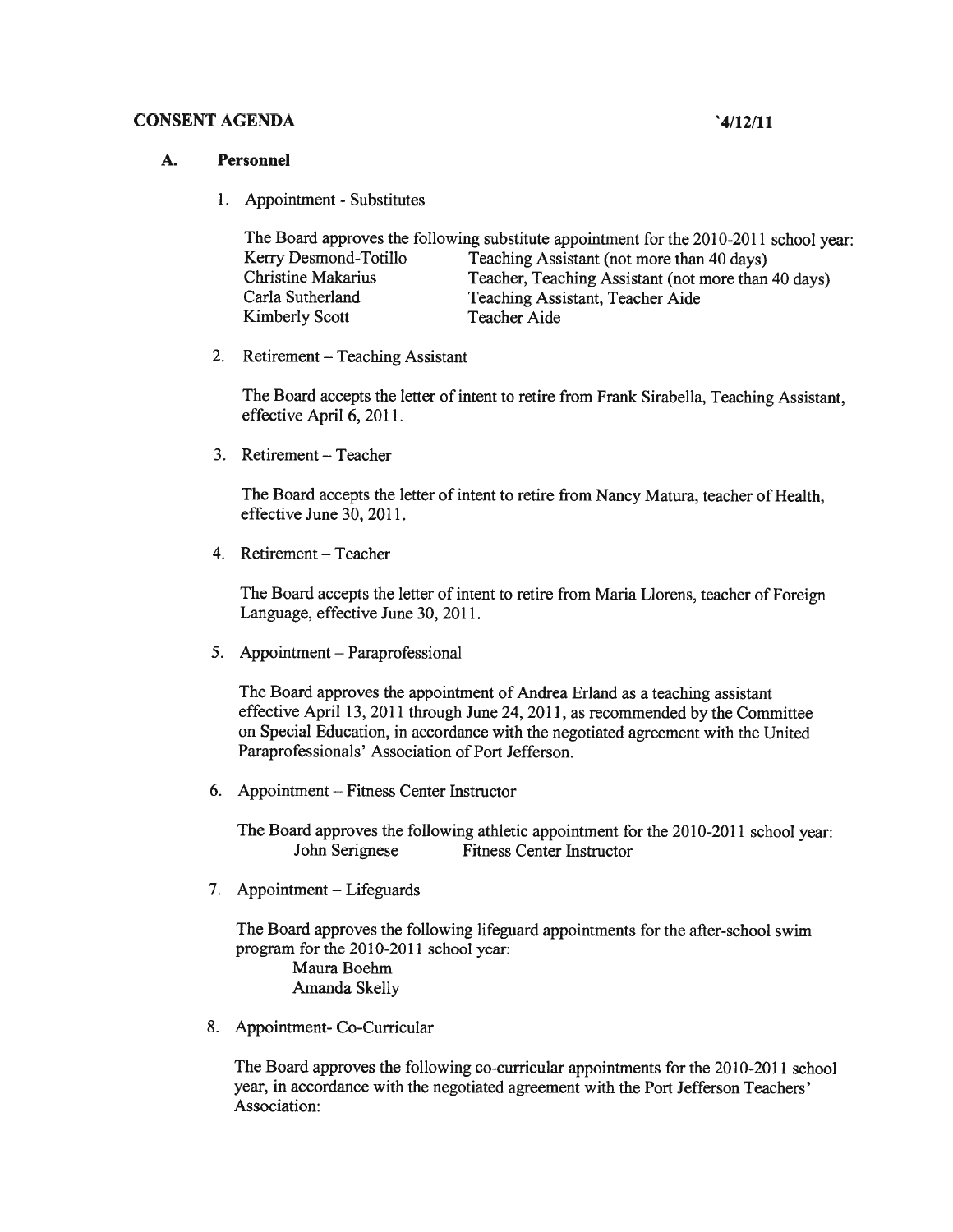Vanessa Salzman & Christian Neubert  $6<sup>th</sup>$  Grade Concerts-Strings (shared)<br>Christine Creighton  $6<sup>th</sup>$  Grade Concerts-Band Katie Bernius Middle School Concerts-Vocal

6<sup>th</sup> Grade Concerts-Band

### B. Finance

1. Financial Reports

The Board approves the financial reports.

2. Multi-Year Service Agreement

The Board approves the Multi-Year Service Agreement with Eastern Suffolk BOCES for the acquisition of hardware and software to upgrade the existing network and telephone system throughout the district.

3. Joint Municipal Bidding Program

The Board adopts the attached resolution approving participation in the Joint Municipal Bidding program with Eastern Suffolk BOCES for the 2011-2012 school year.

4. ASEP Agreements

In accordance with New York State's Flow Through Law, the Board approves the agreements between the Port Jefferson School District and the following approve<sup>d</sup> special education providers for the 2010-2011 school year; and further, the Board authorizes the Board President to execute said agreements:

| Anderson Center for Autism | Just for Kids                       |
|----------------------------|-------------------------------------|
| Alternatives for Children  | Metro Therapy                       |
| <b>Bilinguals</b>          | New York Therapy Placement Services |
| Cleary School for the Deaf | NYSARC, Inc.                        |
| Developmental Disabilities | Suffolk County Department of Health |

5. Internet Connection

The Board approves entering into <sup>a</sup> service agreemen<sup>t</sup> with Optimum Lightpath for the purpose of providing <sup>a</sup> 100Mbps internet connection.

6. Health Services Contracts

The Board approves the health services contracts with each of the following districts for children attending Our Lady of Wisdom School for the 2010-2011 school year:

Comsewogue UFSD Longwood CSD Middle Country CSD Miller Place UFSD Mount Sinai UFSD Riverhead CSD Smithtown CSD Three Village CSD William Floyd UFSD

Rocky Point UFSD Shoreham-Wading River CSD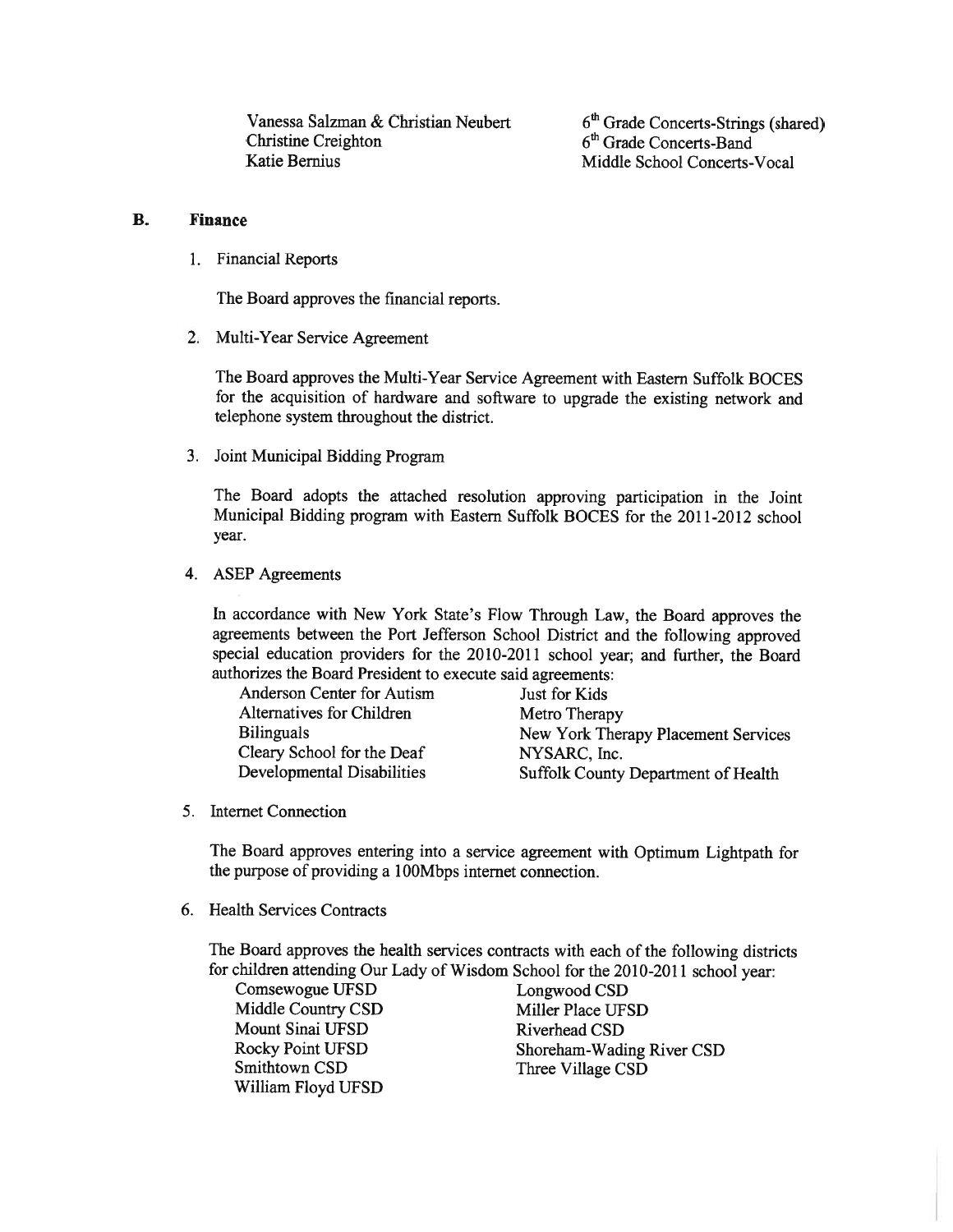#### 7. Vote Officials

The Board adopts the following resolution designating the Chairperson, Acting Clerk, Chief Election Inspector and Inspectors of Election for the May 17, <sup>2011</sup> Annual Vote and Election; and further, that the compensation for said officials be at the rate of \$10.00 per hour.

RESOLVED by the Board of Education of Port Jefferson Union Free School District, in the County of Suffolk, New York:

Section 1. Pursuant to the provisions of the Education Law, Arnold Lustig, a qualified voter of the Port Jefferson Union Free School District, in the County of Suffolk, New York (the "District"), is hereby appointed to act as the Chairperson of the Annual Vote/Election to be held in the District on May 17, 2011, and the District Clerk is hereby authorized and directed to <sup>g</sup>ive written notice of the appointment of such qualified voter so appointed by this Board of Education.

Section 2. Pursuant to the provisions of the Education Law, Arnold Lustig, a qualified voter of the District, is hereby appointed to act as the Acting Clerk at said Vote/Election, in the absence of the District Clerk.

Section 3. Each of the following qualified voters of the District are hereby appointed to act as Inspectors of Election, including one such qualified voter appointed as Chief Election Inspector, at said Vote/Election and shall perform such duties and take such action as prescribed by the Education Law:<br>Isabelle Nalbantian Lesley Chesley Lu

Mary Moore Helen Kristich Monica Williams Nancy Lustig Caroline Ennis Margaret Smith<br>Stephanie Free Samantha Free Eileen Coen Elaine Freda Deborah Frank

Isabelle Nalbantian Lesley Chesley Lucy Smith Samantha Free Eileen Coen

Section 4. The District Clerk is hereby authorized and directed to give written notice of appointment to each of the persons hereinabove appointed to the respective offices, and to notify this Board of Education forthwith if any of such persons refuse to accep<sup>t</sup> such appointment or fail to serve, in which case this Board of Education is to take such further action as may be authorized in such circumstances pursuan<sup>t</sup> to the Education Law. In the event that this Board of Education in unable to hold <sup>a</sup> meeting to appoint <sup>a</sup> qualified voter of said District to fill <sup>a</sup> vacancy caused by the refusal of any person herein designated to accep<sup>t</sup> his/her appointment or the failure of such person to serve, the District Clerk is hereby authorized to appoint <sup>a</sup> qualified voter of this District to fill such vacancy.

Section 5. The Inspectors of Election are hereby directed to announce the results of the ballot to the Chairperson of the Vote/Election. The Chairperson is directed to declare such results and the District Clerk is directed to record such results.

Section 6. This resolution will take place immediately.

### C. Facilities & Operations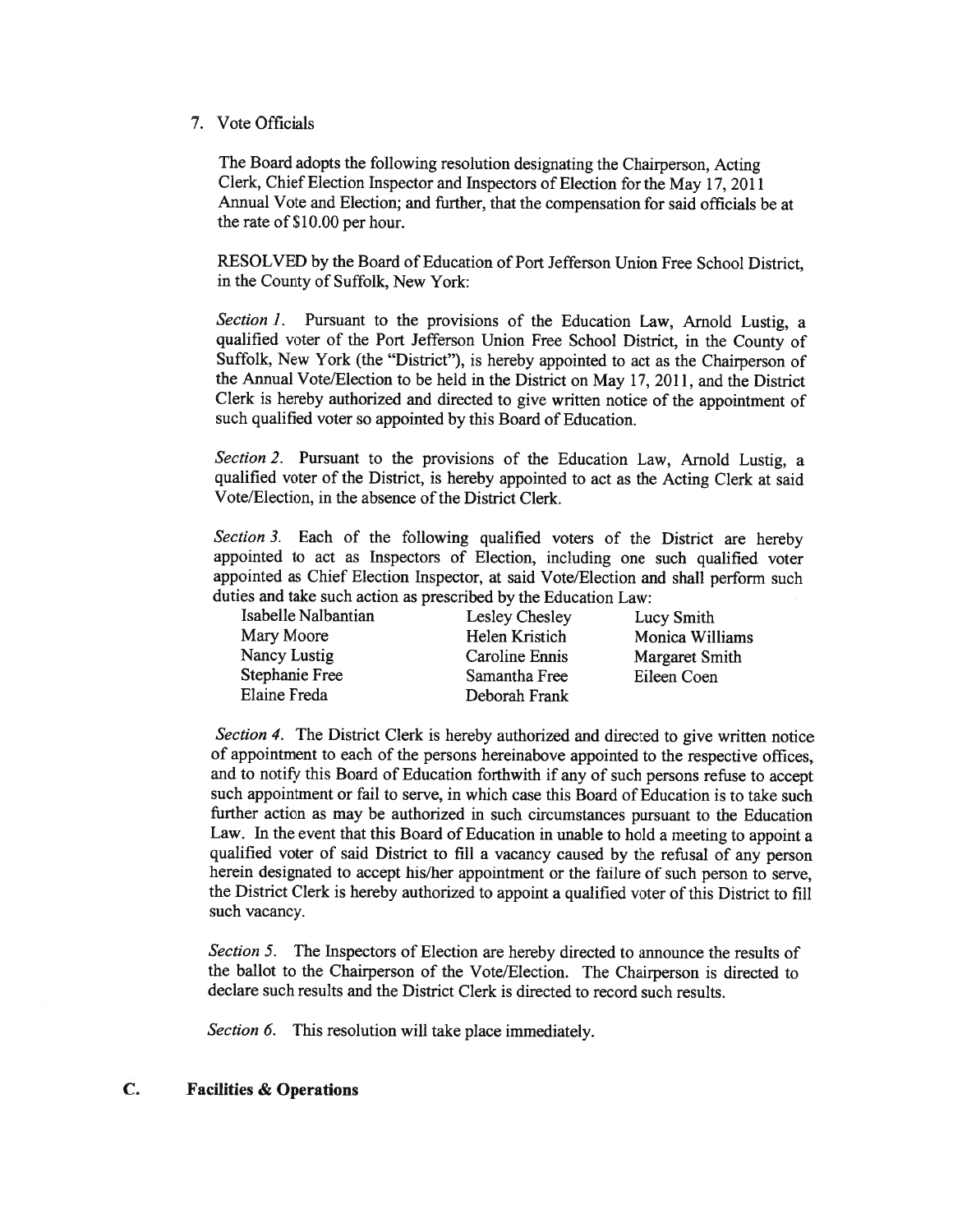# D. Education

1. CSE Recommendations

The Board accepts the recommendations of the Committees on Special Education.

2. Summer Music Camp

The Board approves the Summer Music Camp to be held July <sup>11</sup> — July 28, <sup>2011</sup> at the Middle School.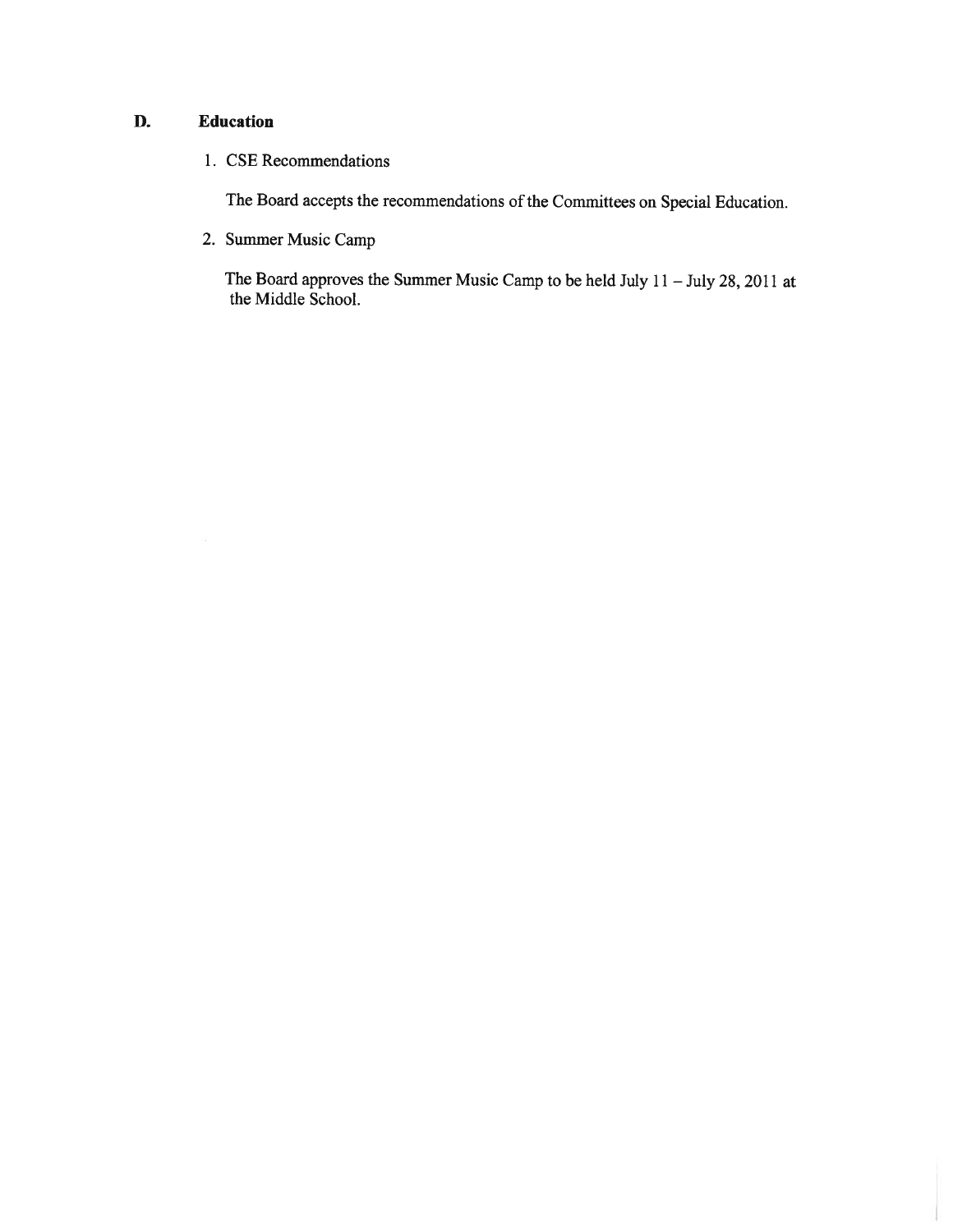# School Year 2011-2012

# RESOLUTION (A)

# JOINT MUNICIPAL COOPERATIVE BIDDING PROGRAM

WHEREAS, various educational and municipal corporations located within the State of New York desire to bid jointly for generally needed services and standardized supply and equipment items; and

WHEREAS, the Port Jefferson UFSD, an educational/municipal corporation (hereinafter the "Participant") is desirous of selectively participating with other educational and/or municipal Genera! Municipal corporations in the State of New York in joint bidding in the areas mentioned above pursuant to<br>General Municipal Law § 119-o and Education Law Section 1950; and

WHEREAS, the Participant is a municipality within the meaning of General Municipal Law § 119-n and is eligible to participate in the Board of Cooperative Educational Services, First Supervisory District of Suffolk County (hereinafter Eastern Suffolk BOCES) Joint Municipal<br>Cooperative Bidding Program (hereinafter the "Program") in the areas mentioned above; and

WHEREAS, the Participant acknowledges receipt of the Program description inclusive of Eastern Suffolk BOCES' standard bid packet and the general conditions relating to said Program; and

WHEREAS, with respect to all activities conducted by the Program, the Participant wishes to delegate to Eastern Suffolk BOCES the responsibility for drafting of bid specifications, advertising for bids, accepting and openi

BE IT RESOLVED that the Participant hereby appoints Eastern Suffolk BOCES to represent it and to act as the lead agent in all matters related to the Program as described above; and

BE IT FURTHER RESOLVED that the Participant hereby authorizes Eastern Suffolk BOCES to place all legal advertisements for any required cooperative bidding in Newsday, which is designated as the official newspaper for the P

BE IT FURTHER RESOLVED that a Participant Meeting shall be held annually consisting of a representative from each Program Participant. Notice of the meeting shall be given to each representative at least five (5) days prio

BE IT FURTHER RESOLVED that an Advisory Committee will be formed consisting of five to Municipal Law §119-o.2.i. ten representatives of Program Participants for a term of three (3) years as authorized by General

BE IT FURTHER RESOLVED that this Agreement with the Participant shall be for a term of one (1) year as authorized by General Municipal Law §119-0.2.j.

# Page 1 of 2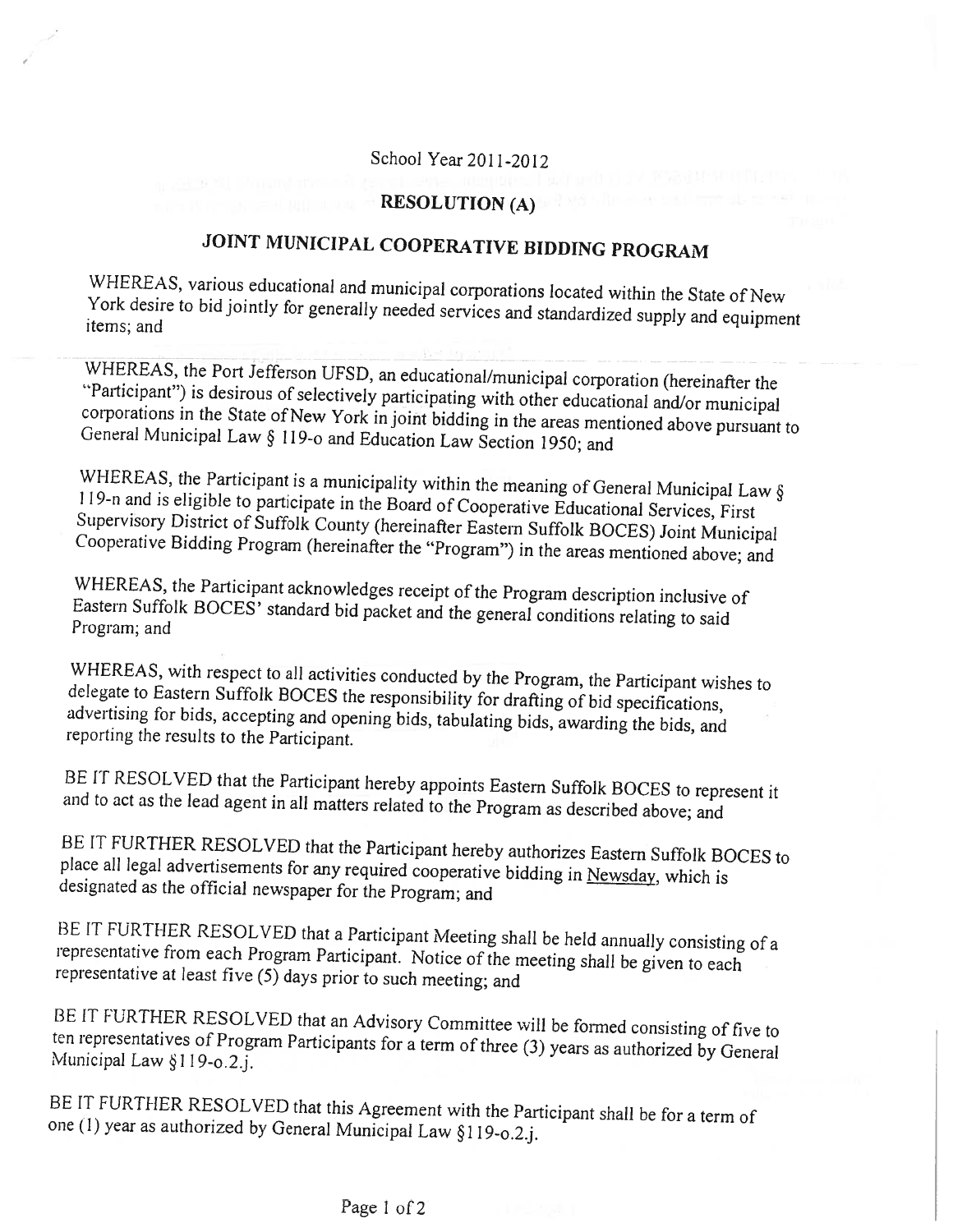BE IT FURTHER RESOLVED that the Participant agrees to pay Eastern Suffolk BOCES an annual fee as determined annually by Eastern Suffolk BOCES to act as the lead agent for the Program.

Dated:

Name of Educational or Municipal Corporation

Name of Official

Title

Contact Person - Name

**Title** 

 $\overline{ }$ 

 $\tilde{\phantom{a}}$  $\sim$   $\sim$ 

E-Mail Address

Created: June 15, 2004 Revised: March 15, 2010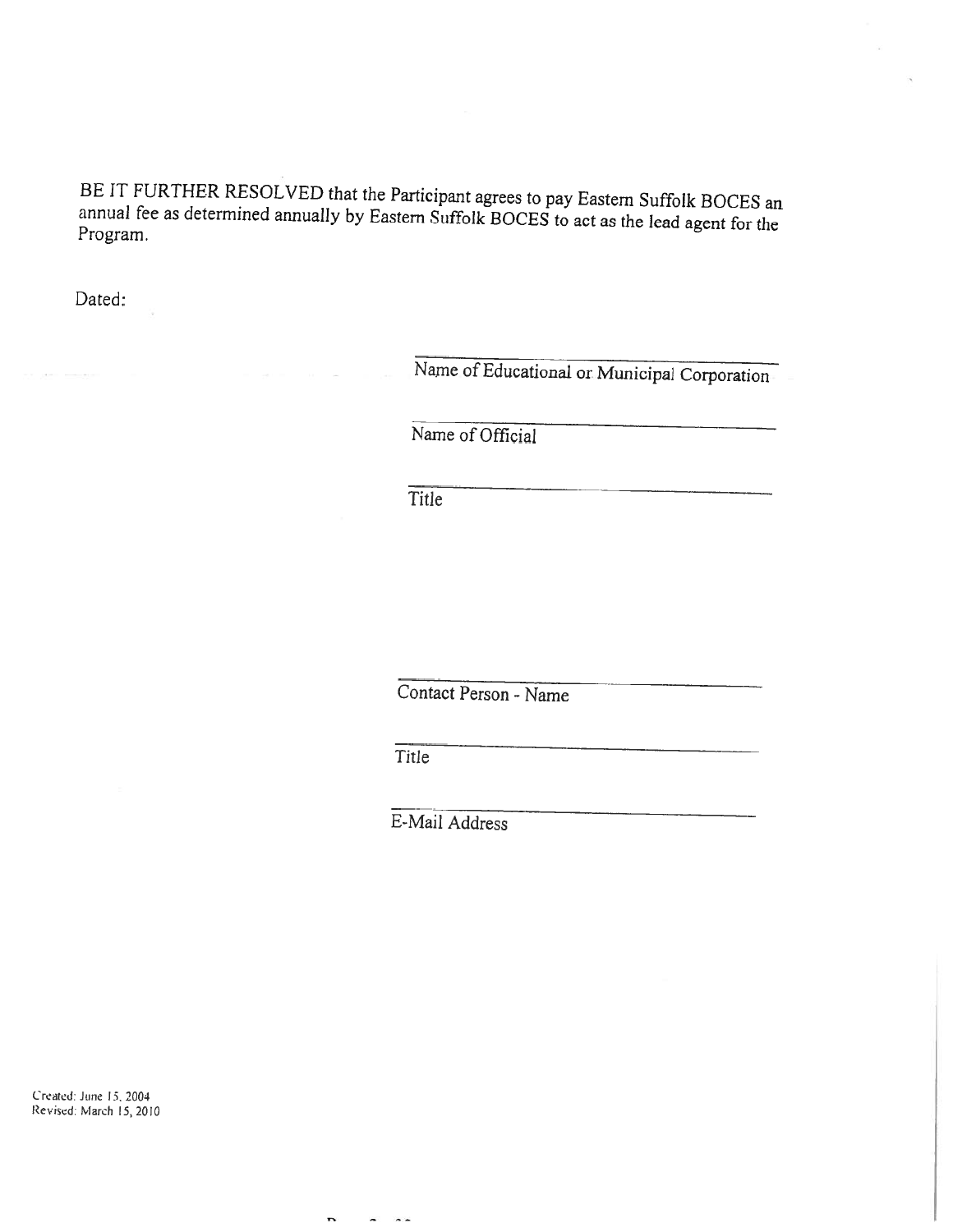# Property Tax Report Card 2010-2011 - Page 1<br>580206 - PORT JEFFERSON UFSD 60206 - PORT Official - as of 04/13/2011 09:48 AM Important Note: Changes in GAAP reporting requirements for fund balances affect NYS school district financial statements for periods ending June 30, 2011. Data elements for the Property Tax Report Card have been renamed and redefined in accordance with these changes. Please see http://www.p12.nysed.gov/mgtserv/districtbudgetdata.html for additional guidance. Form Due - April 23, 2011 School District Contact Person: MARK FLOWER School District Telephone Number: 631-476-4414 Budgeted 2010-11 Budgeted 2011-12 Percent Change (A) (B) (C) Total Spending 37,354,521 37,354,521 0.00 % Total School Tax Levy 29,538,898 31,960,867 8.20 % Public School Enrollment 1,272 1,272 1,272 0.00 % Consumer Price Index 11.6 1% Actual 2010-11 Estimated 2011-12 (D) (E) Adjusted Restricted Fund Balance 2,810,537 1 3,638,584 Assigned Appropriated Fund Balance 11,750,000 10 Adjusted Unrestricted Fund Balance 11,486,218 1,486,218 Adjusted Unrestricted Fund Balance as a  $\frac{3.98}{0.398}$  3.98 Percent of the Total Budget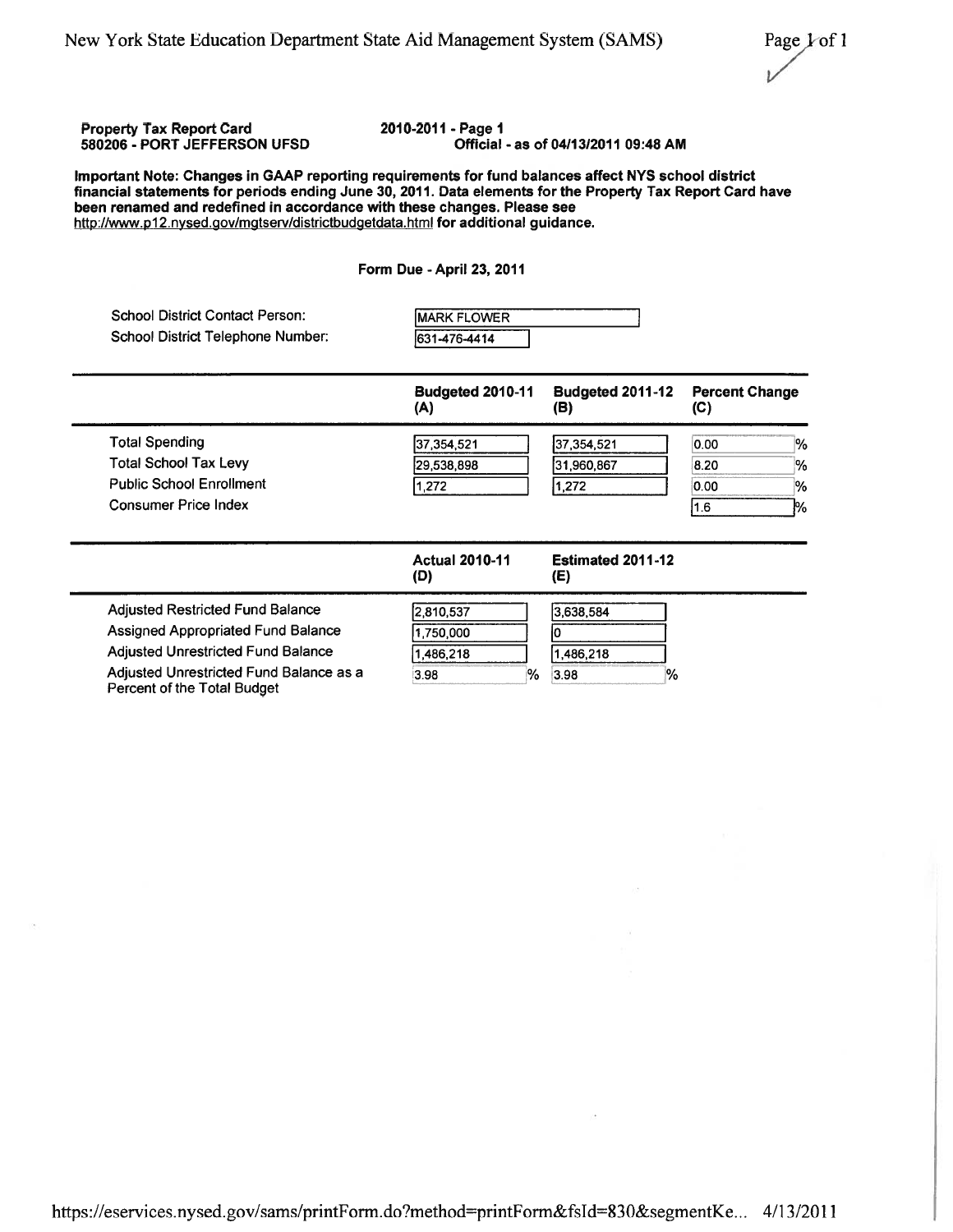A special meeting of the Port Jefferson School District Board of Education was held on April 14, 2011 at the District Office. Present at the 9:07 p.m. call to order by Vice-President Mark Doyle were Board Members Dennis Kahn, Lauren Hubbard, Kathleen Brennan, Robert Ramus, and District Clerk Janice Baisley. Absent were Board President Robert Frey and Board Member Elisa Scott.

Motion was made by Mr. Ramus, seconded by Dr. Hubbard and carried 5-0 that the Board enter executive session to discuss matters relating to personnel contracts. Teleconferenced in was school district attorney Anna Scricca. The District Clerk left the meeting and Dr. Doyle acted as Clerk pro tem.

Ms. Scricca left the meeting at 10:30 p.m. Dr. Hubbard left the meeting at 10:40 p.m.

At 11:30 p.m., the Board reentered general session.

Motion was made by Mrs. Brennan, seconded by Dr. Kahn and carried 4-0 to adjourn.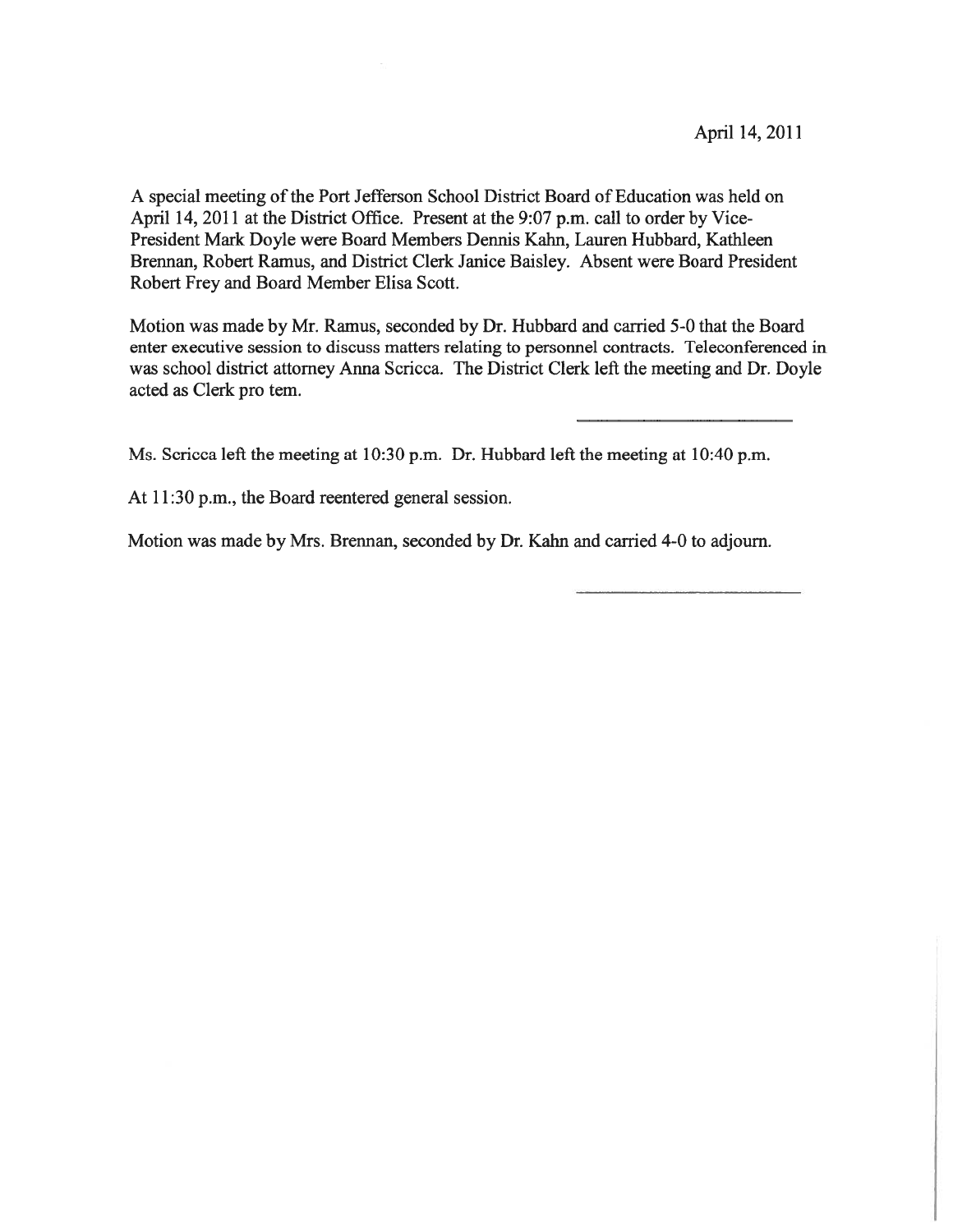A special meeting of the Port Jefferson School District Board of Education was held on April 15, 2011 at the District Office. Present at the 7:38 p.m. call to order by Vice-President Mark Doyle were Board Members Lauren Hubbard, Kathleen Brennan, Robert Ramus, Elisa Scott, and District Clerk Janice Baisley. Absent were Board President Robert Frey and Board Member Dennis Kahn.

Motion was made by Mr. Ramus, seconded by Mrs. Brennan and carried 5-0 that the Board enter executive session to discuss matters relating to personnel contracts. At 7:55 p.m., the Board reentered general session.

Motion was made by Mr. Ramus, seconded by Mrs. Brennan and carried 5-0 that the Board approve the Release and Settlement Agreement between Dr. Max Riley and the Port Jefferson Union Free School District, dated April 15, 2011; and further, the Board authorize the Board President/Vice-President to execute said agreement.

Motion was made by Mr. Ramus, seconded by Mrs. Brennan and carried 5-0 that the Board rescind the action taken at the October 12, 2010 meeting of the Board of Education accepting the resignation of Dr. Max Riley effective August 31, 2011.

Motion was made by Mr. Ramus, seconded by Mrs. Scott and carried 5-0 that the Board accept the letter of resignation from Dr. Max Riley as Superintendent of Schools effective May31, 2011.

Motion was made by Mr. Ramus, seconded by Dr. Hubbard and carried 5-0 that the Board appoint Dr. Kenneth Bossert as Superintendent of Schools, in accordance with the terms of an Employment Agreement between the Board of Education and Dr. Kenneth Bossert, dated April 14, 2011; and further, the Board authorize the Board President/Vice-President to execute said agreement.

Discussion ensued regarding how to communicate Dr. Bossert's appointment. The Board concurred that <sup>a</sup> reception will be held on April 26, 2011, 6:00 p.m., in the high school library; and an immediate connect-ed e-mail and posting on the district web-site would be done.

The Board discussed having <sup>a</sup> special board meeting for the purpose of discussing the spending plan for the proposed 2011-2012 budget. The Board concurred that this meeting will be held on April 26, 2011, 7:00 p.m., in the high school auditorium.

The Board discussed <sup>a</sup> time on April 27, 2011 to meet to vote on the Eastern Suffolk BOCES Budget and Board Candidates. The Board concurred that the time will be 9:30 a.m. at the District Office.

Motion was made by Mr. Ramus, seconded by Dr. Hubbard and carried 5-0 to adjourn.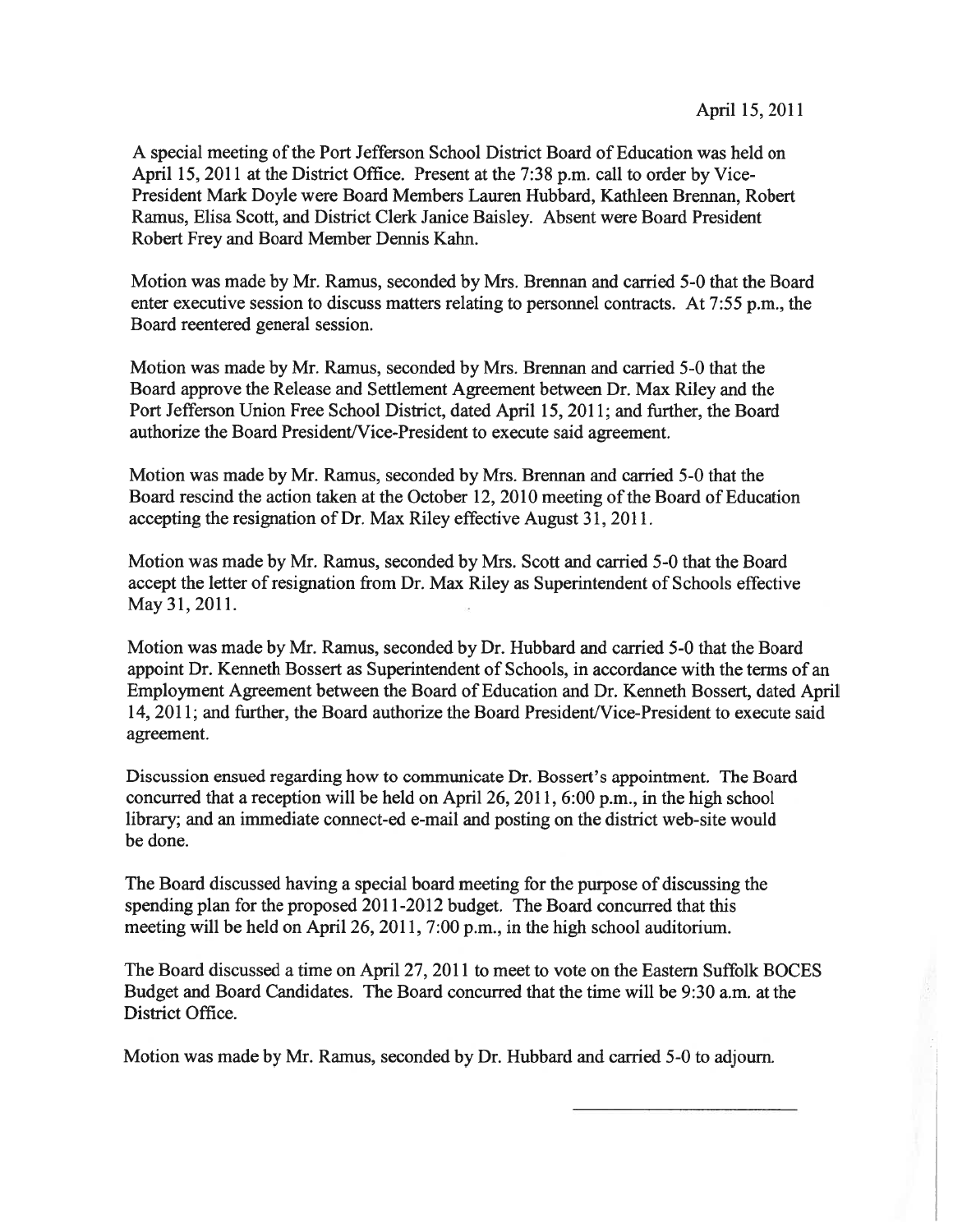April 26, 2011

A special meeting of the Board of Education of Port Jefferson School District was held on April 26, <sup>2011</sup> at Earl L. Vandermeulen High School. Present at the 7:10 p.m. call to order by Vice-President Mark Doyle were Board Members Kathleen Brennan, Lauren Hubbard, Dennis Kahn, Robert Ramus and Elisa Scott, Superintendent Max Riley, and District Clerk Janice Baisley. Absent was Board President Robert Frey.

Dr. Doyle explained the purpose of the work session was to discuss <sup>a</sup> spending <sup>p</sup>lan for the 2011-2012 adopted budget.

Dr. Riley reviewed calendar deadlines related to the budget, program changes to the elementary, middle, and high school programs, courses being restored and those not being scheduled, reductions to non-instructional, athletics and club stipends, and staffing changes. Questions were pose<sup>d</sup> by Board members and discussion ensued during the course of the presentation. Administrators addressed questions pertaining to their respective areas.

A.Lustig — Inquired whether there would be <sup>a</sup> public forum. Board consensus was that the meeting was <sup>a</sup> work session, posted as such, and there would not be an open forum.

Additional discussion ensued regarding:

- detailed information to be included in the budget brochure
- executive session to address administrative costs within the budget

Motion was made by Mr. Ramus, seconded by Dr. Hubbard and carried 4-2 (Mrs. Brennan and Dr. Kahn opposed), that the Board adopt the propose<sup>d</sup> \$37, 238,009 spending <sup>p</sup>lan as <sup>a</sup> template for the budget brochure and budget statement.

At 8:50 p.m., motion was made by Mr. Ramus, seconded by Mrs. Brennan, and carried 6-0 that the Board enter executive session to discuss personne<sup>l</sup> issues. The district clerk left the meeting and Dr. Doyle acted as Clerk pro tern.

At 9:57 p.m., the Board reentered general session.

Motion was made by Mrs. Scott, seconded by Mr. Ramus and carried 6-0 that the Board direct administration to adjust the 2011-2012 budget spending <sup>p</sup>lan to reflect <sup>a</sup> reduction of no less than \$225,000 in administrative compensation.

At 10:00 p.m., motion was made by Mrs. Brennan, seconded by Dr. Hubbard and carried 6-0 to adjourn.